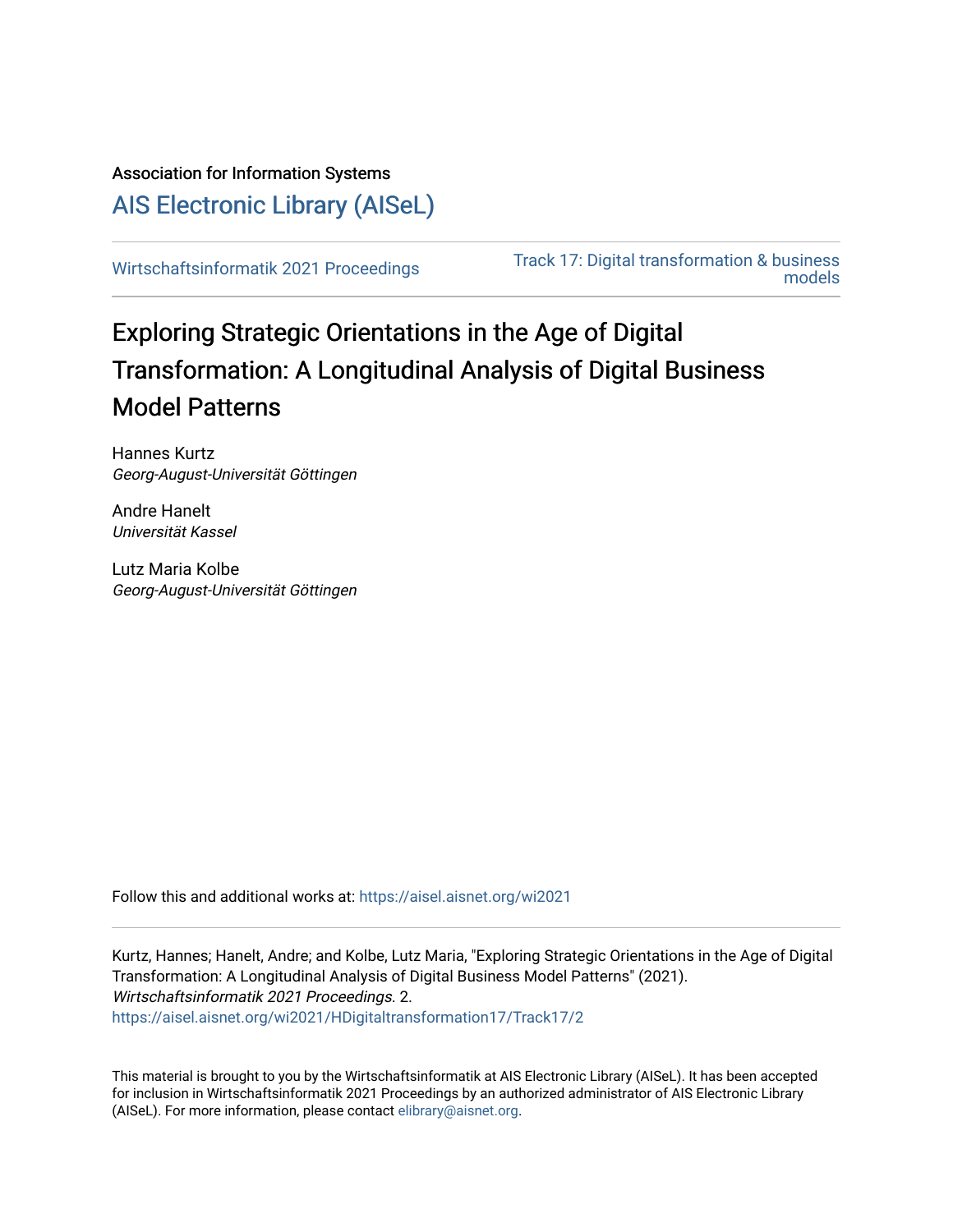# **Exploring Strategic Orientations in the Age of Digital Transformation: A Longitudinal Analysis of Digital Business Model Patterns**

Hannes Kurtz<sup>1</sup>, Andre Hanelt<sup>2</sup>, Lutz M. Kolbe<sup>1</sup>

 $1$  Georg-August-University Göttingen, Information Management, Göttingen, Germany [hannes.kurtz01@stud.uni-goettingen.de,](mailto:hannes.kurtz01@stud.uni-goettingen.de) lutz.kolbe@wiwi.uni-goettingen.de <sup>2</sup> University of Kassel, Digital Transformation Management, Kassel, Germany hanelt@uni-kassel.de

**Abstract.** In the course of digitalization, fundamental mechanisms according to which companies operate are changing. Companies are forced to develop new, digital capabilities, which in turn, alter a company's set of competitive moves and thus its business strategy. While much effort is undertaken to examine digital business strategy through several theoretical lenses, there has never been empirical research on archetypical strategic orientations regarding companies' adoption mechanisms to environmental changes in a digital context. This study fills named research gap by investigating if the established framework of Miles and Snow (1978) is still applicable in the digital age. In doing so, it examines the evolution of digital business models of 40 companies from 2007 until 2017. We found that all four orientations predominate, but that there are contextual dependencies in their application or change.

**Keywords:** Digital Business Strategy, Strategic Orientations, Digital Business Model, Cluster Analysis.

# **1 Introduction**

In the era of proliferating digitalization across societies, digital technologies are fundamentally reshaping traditional business [1]. A reason for this is, that they enable firms to develop and allocate different sets of capabilities and thus alter the company's set of possible competitive moves [2, 3]. This led to firms in almost every industry conduct a vast amount of initiatives to exploit new digital technologies in order to gain advantage over their competitors [4, 5]. With this ongoing digital transformation, therefore, conventional wisdom about scale, scope, design, and execution of business strategy is changing. This leads to a new concept named digital business strategy, defined as "organizational strategy formulated and executed by leveraging digital resources to create differential value" [4]. Consequently and given the importance of the topic for contemporary managerial practice, increasingly more researchers set out to advance our understanding of digital business strategy by using different approaches [6].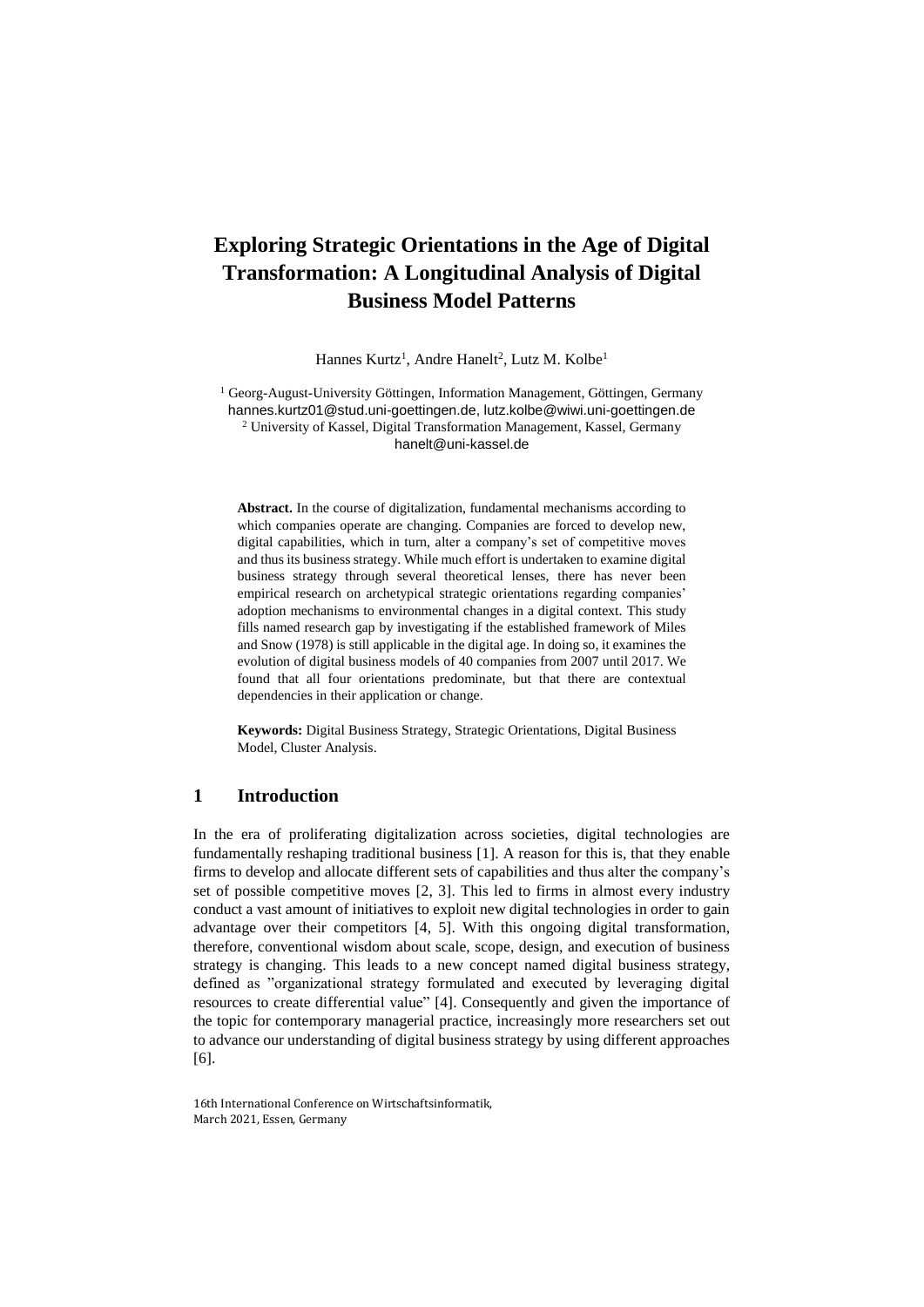Nevertheless, as Bharadwaj et al. [4] state, many questions remain unanswered and theoretical findings have not been empirically proven yet. For example, in the context of digital transformation, unlike as in classical strategy research, there is a lack of knowledge regarding archetypical strategic orientations concerning organizations' adaption behavior. Here a framework derived by Miles and Snow [7] enables one to classify companies according to their adaption behavior in order to cope with changes in their environment. However, filling this gap is of great importance, as aforementioned digital transformation of nearly every industry creates "both gamechanging opportunities for – and existential threats to – companies" [8]. In order to remain competitive, companies, thus, have to adapt their business models and business strategies, but can come up with different strategic responses to these challenges [4, 6].

To examine whether the existing strategic orientations of Miles and Snow [7] still apply in the age of digital transformation may, therefore, aid in advancing our knowledge about digital business strategy and its influence on business practice and digital transformation. Accordingly, we investigate the following research question: *Are the predominant types of strategic orientation still valid in a digital context, and do companies change their strategic orientation over time?* In order to derive an answer to this question, we analyzed the business models of 40 companies from 2007 until 2017. We thus investigated 240 digital business model pattern configurations using the taxonomy developed by Remane et al. [9]. Employing a two-step cluster analysis, we determine group membership and allocate companies to the four strategic orientations derived by Miles and Snow [7]. This procedure enables us to point out possible changes in the strategic orientation of individual companies. It further allows us to investigate antecedents and reasons for changes in more detail. By analyzing the clusters, we found out that all four strategic orientations prevail in the context of digital business model innovation. Furthermore, we were able to detect changes in the strategic orientations of companies over time.

Our work provides important contributions to information systems (IS) research. To the best of our knowledge, we are the first to set out an empirical examination of strategic orientations from different companies stemming from different industries within a digital context. We, thus, contribute to a better understanding of digital business strategy and digital transformation. Furthermore, we analyzed strategic orientations in the digital age using the construct of digital business model patterns and therefore contributed to a better integration of the concepts business strategy and business models as well as IS and strategic management research.

# **2 Background**

#### **2.1 Digital Business Strategy and Strategic Orientations**

Strategy is often defined as a set of committed choices made by management and a contingent plan of actions and activities designed to achieve a particular goal [10]. These choices relate to topics such as resource investments or the set of a firm's dynamic capabilities needed to deploy these resources [11]. The digital transformation

<sup>16</sup>th International Conference on Wirtschaftsinformatik, March 2021, Essen, Germany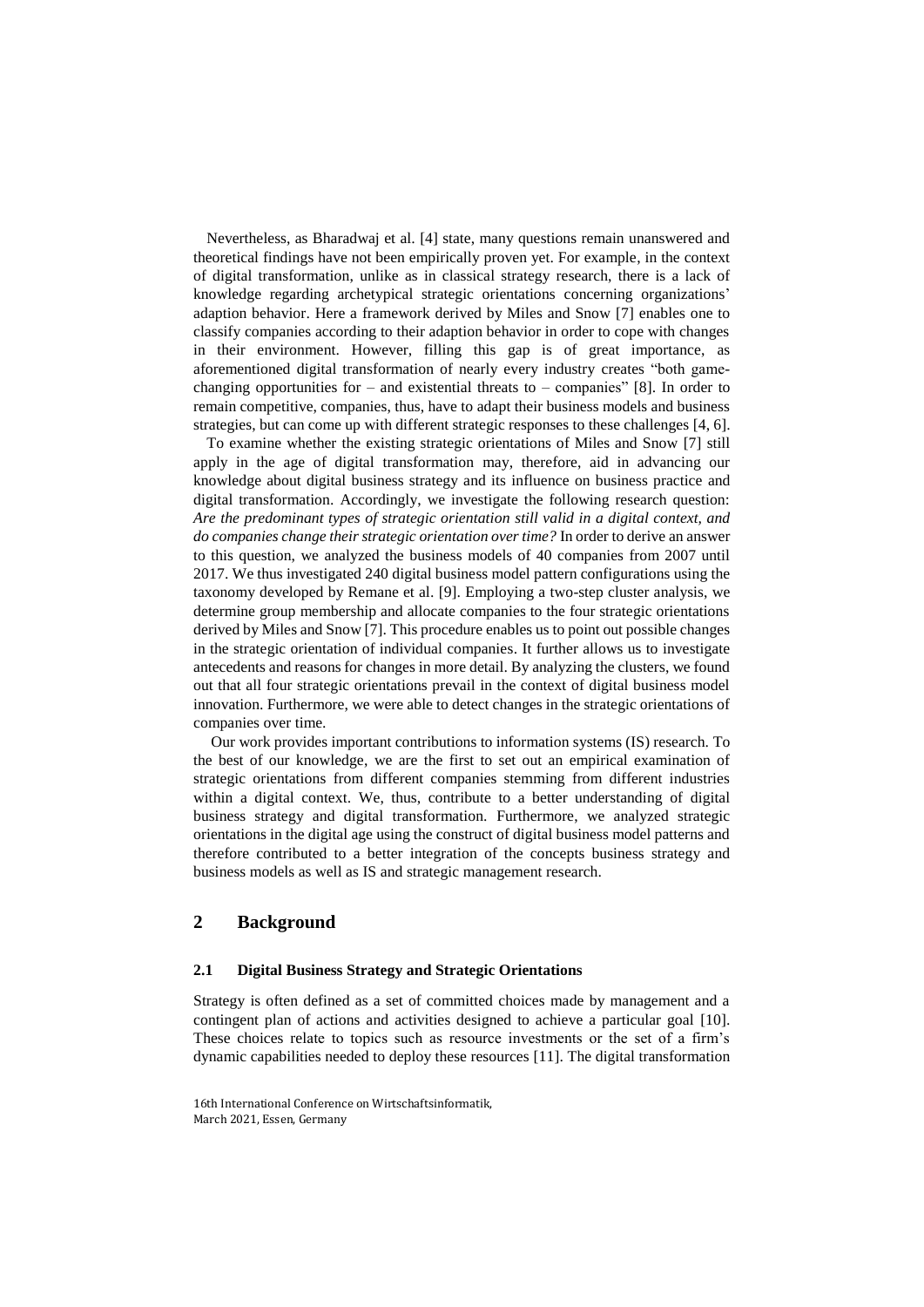of nearly every industry is fundamentally reshaping traditional business practice and, therefore, business strategy. The pervasiveness of digital technology, for instance, leads to a radical change of product architecture, making it difficult to disentangle digital products and services from their underlying IT infrastructure. Besides, increasing digitization of operations and processes within organizations can be seen [12, 13]. As a consequence, scholars such as Drnevich and Croson [11] argue that information technology enhances current non-digital capabilities and enables new digital capabilities. In doing so, it directly affects the mechanisms by which value is created and captured in order to make a profit. It thus alters the business-level strategic alternatives to value creation and capturing. Furthermore, IT-based capabilities determine how much of the value from these opportunities can be captured and help to defend named value against competitors. As a result, information technology matters to business success as well as to business strategy [11]. This leads to a fusion of these two concepts into an overarching phenomenon called digital business strategy [4, 14].

An inherent part of the strategy is the adoption mechanism of a company's strategy formulation process in response to its environment. As a consequence, many scholars view strategy as immutable in the way that over time, companies progress habitual mechanisms to respond to their environmental influences [15, 16]. Since companies face different environmental influences, they develop different habitual mechanisms resulting in different manifestations of strategy. IS research provides much knowledge about different aspects of digital business strategy. On the other hand, there is no framework for the categorization of strategic orientations with respect to a company's adoption mechanism to environmental changes, as is the case in general management research. In this research domain, a framework developed by Miles and Snow [7] is well established. Because of its attributed longevity, industry-independent nature, and its correspondence with the strategic posture of firms across multiple industries and countries [17], their typology has been the subject of considerable research attention over time [18]. Thereby, the framework condenses, among others, central elements of the resource-based view and dynamic capabilities [19] and postulates four generic types of strategy: First, the *Prospectors*, present the one extreme of the typology. These companies are first movers, in market/product innovation, creators of change and uncertainty, and flourish in volatile markets [16, 20]. Furthermore, they can be characterized by risk-taking behavior, loose resource control, and less focus on cost efficiencies [21]. Second, the other extreme, are called *Defenders* and are characterized as companies offering a stable portfolio of products and exhibiting no or little engagement in market/product innovation [15, 18]. In addition, companies following this strategic orientation are risk-averse [21]. *Analyzers*, the third type, represent an intermediate type due to balancing a unique combination of characteristics from the two extremes. These companies are often characterized as being second movers and having a selective approach, only imitating prospectors' new products and market opportunities that have successful returns [16]. Lastly, *Reactors*, are companies that lack a clear strategic orientation resulting from a short-term emphasis [18]. Casadesus-Masanell and Ricart [10] point out, that strategy is a set of a company's committed choices and actions. Miles and Snow [7], in turn, state that these choices and activities, over time, result in habitual mechanisms which can be classified into archetypical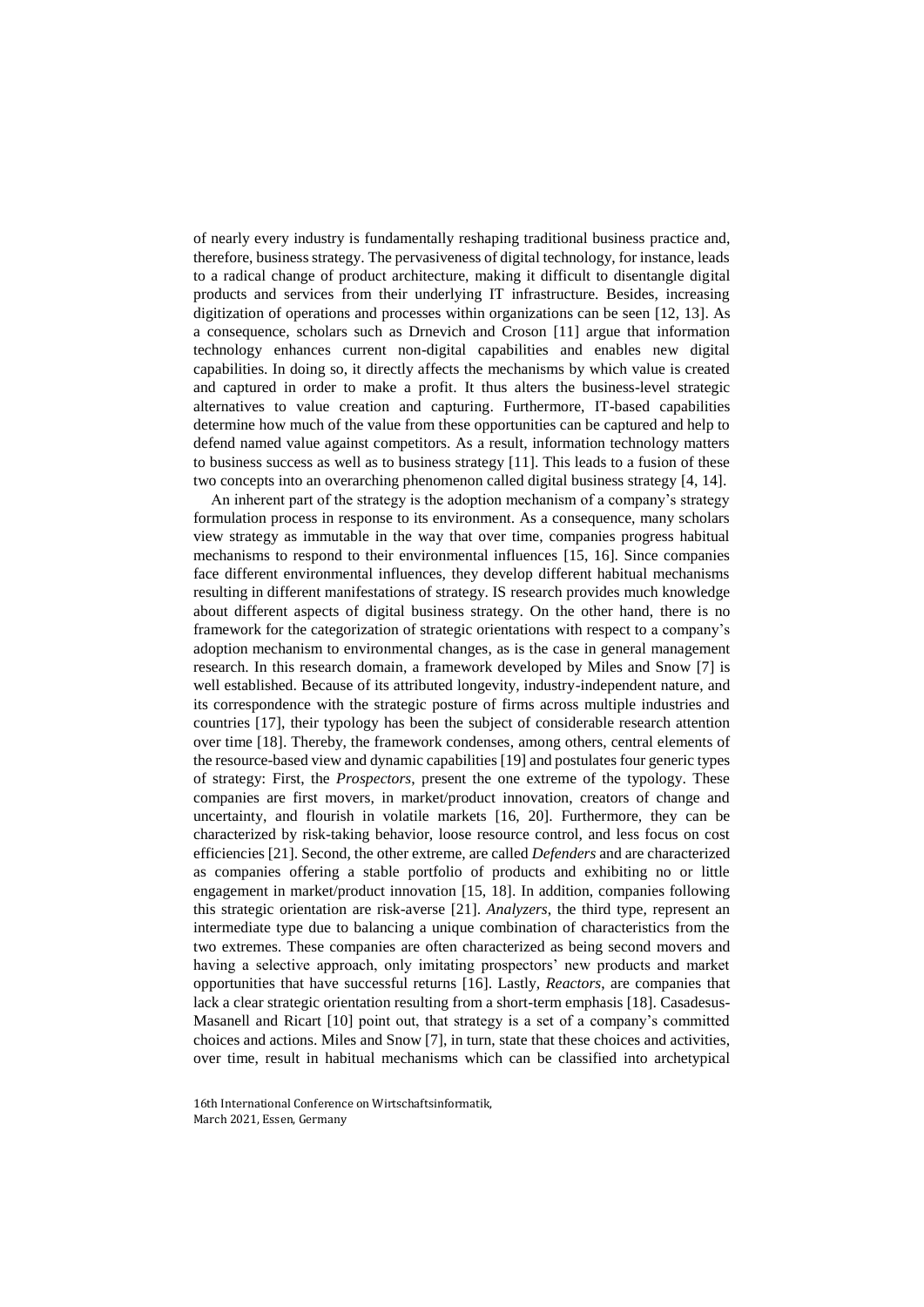strategy types. Concurrently, it is important to point out that strategy is not the set of activities itself. The set of activities, in contrast, is represented by the business model. The next section briefly characterizes the link between the concepts strategy and business model and shows how business model patterns can be used to evaluate a firm's realized business strategy.

#### **2.2 Digital Business Model Patterns**

Simply put, a business model describes the general way in which companies create and capture value [22, 23]. Furthermore, the business model in its firm-specific conception allows us to describe and design specific components as well as the interactions between these [23]. With this, the business model consists of different, recurring components. First, the *value proposition*, which depicts the value as product and service content that is brought to the customer and target segment. Second, the *value network*, which describes how the value is created and delivered to the customer. Third, the *revenue/cost* model, which specifies how the value is captured [24, 25]. The firmspecific conception simultaneously implies that a firm can gain a competitive advantage by making unique choices or linking components differently [10, 26]. Therefore, the business model concept is a useful lens for understanding a company's underlying logic [26, 27]. Coming back to the link between business strategy and business model, both concepts intersect, but are not the same. The definition of business strategy above implies that a company has a vision or an idea of how it will position itself or work in the future [28]. The available strategic actions of a company thus are choices that constitute the configuration of the company's business model. More specifically, strategy refers to the contingent plan about which business model a company should use [29]. Hence, the business model concept can be understood as a representation of lower-level instantiations of a company's realized strategy [10, 30].

The majority of business model components are often quite transparent [26]. This is because they usually consist of a recombination of already existing solutions i.e. patterns [31]. Alexander's definition of patterns is that "each pattern describes a problem which occurs over and over again in our environment, and then describes the core of the solution to that problem, in such a way that you can use this solution a million times over, without ever doing it the same way twice" [32]. Business model patterns, thus, are commonly used, and proven configurations of specific components of a business model [33, 34]. As a consequence, the concept of business model patterns can be used to systematically analyze a company's business model [35]. In their study, Remane et al. [9] classified a database of patterns into *purely digital*, *digitally enabled,* and *not necessarily digital*. They also classified patterns according to their hierarchical impact. *Prototypical* patterns describe holistic business models of which a company may well use simultaneously such as Apple applying *[IT] equipment/component manufacturers* as well as *Multi-sided platforms.* In contrast *Solution* patterns representing specific building blocks of business models such as *Channel maximization*. Furthermore, patterns are classified by four meta-components. The *value proposition* gives an overall view of a company's products and services. *Value delivery* describes the customer segments, channels for delivering the value proposition and the

<sup>16</sup>th International Conference on Wirtschaftsinformatik, March 2021, Essen, Germany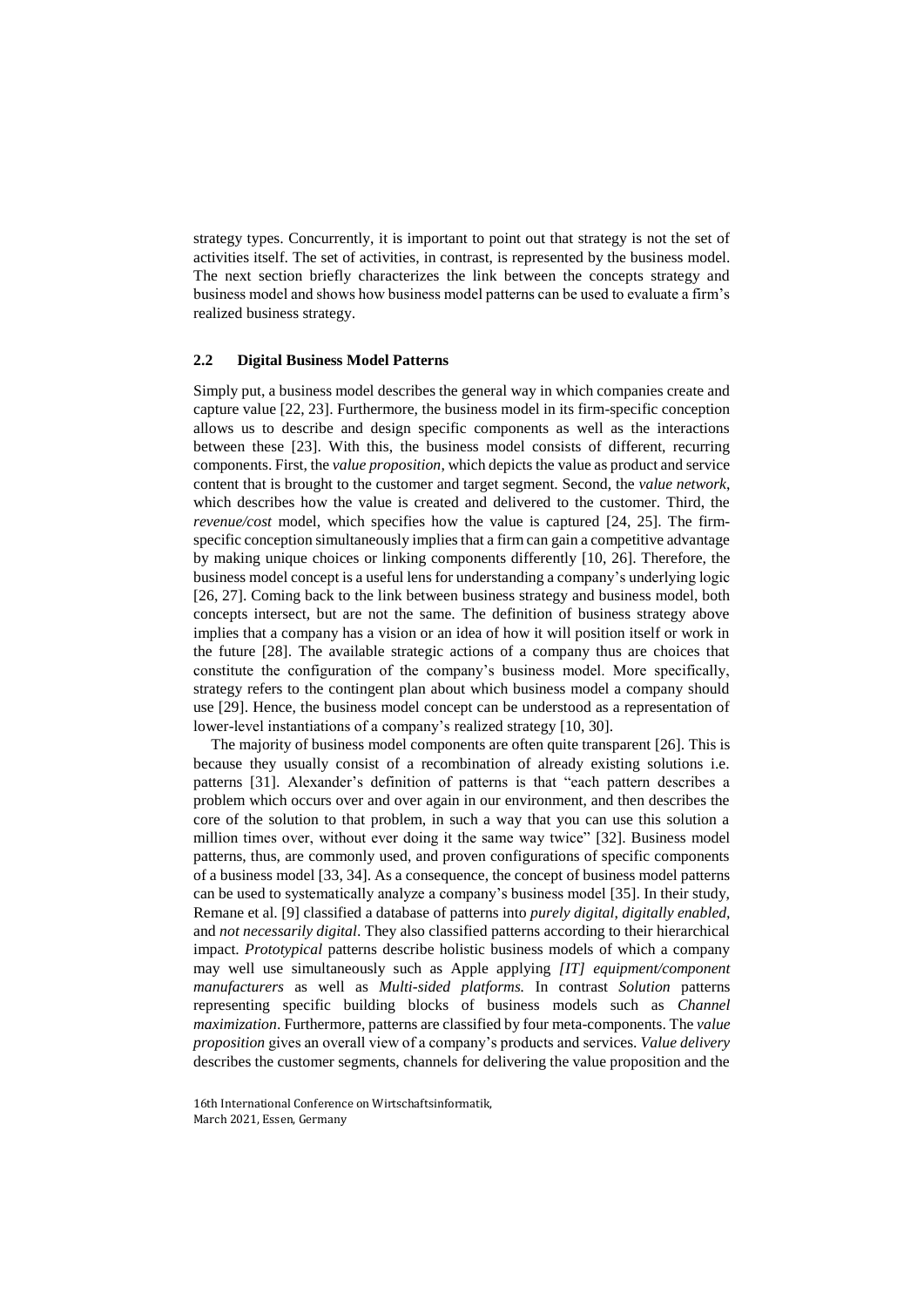company's customer relationship. *Value creation* explains the key resources, key activities and key partnerships of a company. Finally, *value capture* describes the company's revenue streams and cost structure [9].

# **3 Methodology, Data Sample & Analysis**

In order to answer the proposed research question mentioned above, we used a longitudinal data set to assess the evolution of digital business model patterns over time and identify within and across companies and industry sectors [36]. We did this by using a cluster analysis to allocate business model pattern configurations to the four strategic orientations derived by Miles and Snow [7] and are thus in line with earlier IS research [e.g. 37].

The object of the first phase was to create a database containing business model descriptions of companies for the years 2007, 2009, 2011, 2013, 2015, and 2017. Beginning in 2007, it was ensured that the introduction of the iPhone was covered. This can be seen as a breakthrough mobile device leading to more people than ever being connected to the internet. It was necessary to only include companies in the sample for which we could draw on the same source of information to ensure a certain degree of objectivity. We therefore decided to include only publicly traded companies. Accordingly, we used the index "NASDAQ Composite" as a starting point for data collection. The "NASDAQ Composite" lists the largest stocks traded on the NASDAQ (National Association of Securities Dealers Automated Quotation). The index is a price index primarily containing tech-savvy companies. By an API to "Thomson Reuters Datastream," we compiled lists of all index constituents, including their ISIN-Number, SIC-Codes, and stock prices on 31.06. for their respective years. To include smaller companies such as start-ups in the sample, we decided to use the stock price rather than market capitalization as an indicator. Accordingly, we sorted the lists of constituents referring to their price in descending order. For reasons of manageability, the lists were cut to the top 250 companies. It is essential to have company data for the entire period. As a consequence, we reduced the sample to those companies that were in the top 250 for the entire period resulting in a sample of 51 companies to be analyzed. Since a company's business model is the underlying research object, we used Item 1, which is included in the Form 10-K as the description of a company's business model. This document, which is required by the SEC (United States Securities and Exchange Commission), represents annual financial statements in a highly standardized form that companies using the American financial market are obliged to prepare annually. Having Item 1 included in Form 10-K contains a detailed description of each companies' business and thus forms the most accurate, comparable, and comprehensive description possible for this study. According to the rules, not all companies in our sample had to provide the Form 10-K. Therefore, we were only able to download the document for 45 companies for all years. Next, we downloaded the companies' financials for the period from 2007-2017. Not all companies provided data for the whole period resulting in 5 more companies being dropped from the sample. This results in a sample of 40 companies and a database of 240 business model descriptions for the period.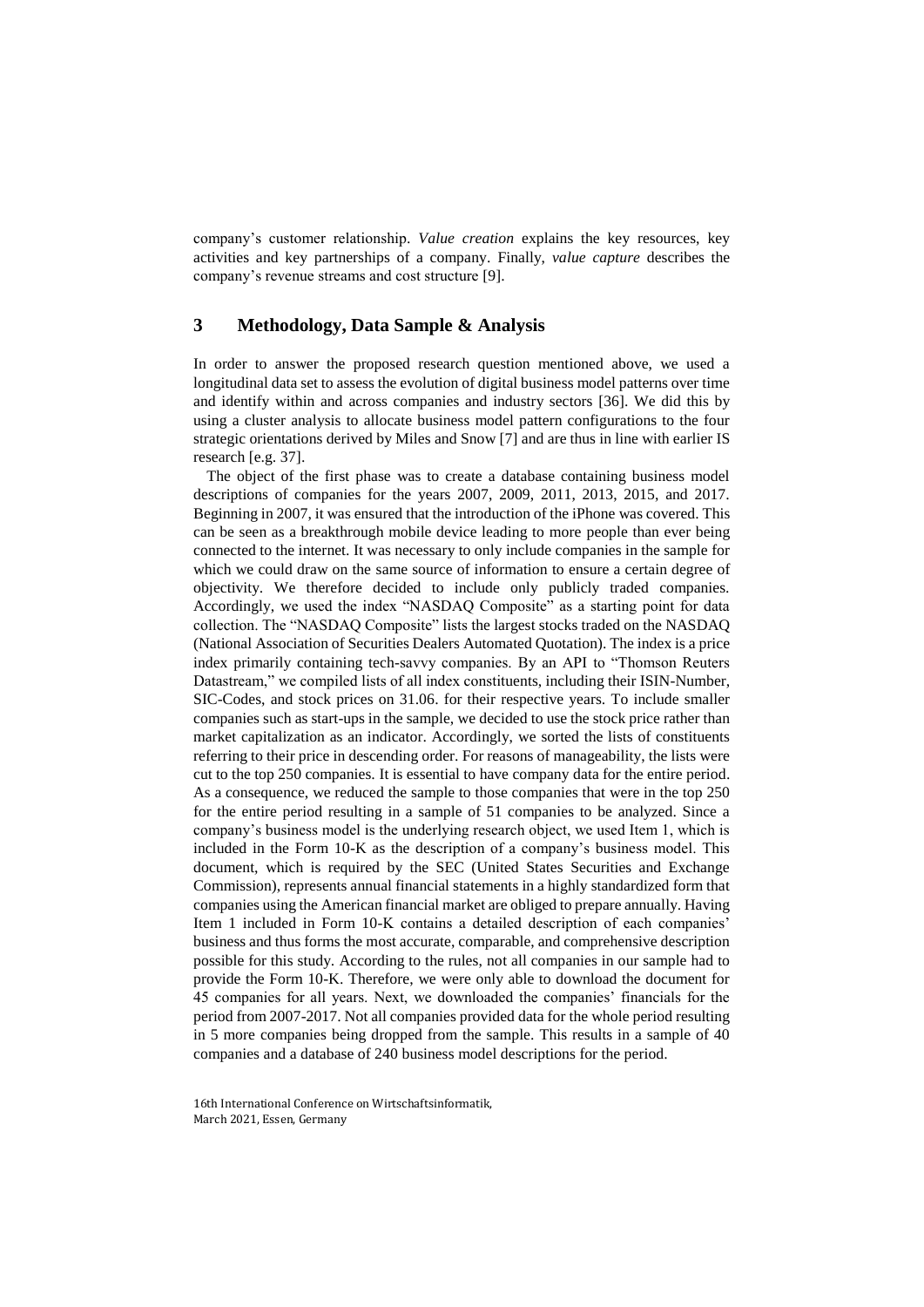To investigate business model patterns within the companies' business model descriptions, we used the taxonomy developed by Remane et al. [9]. In order to analyze the business models within the Form 10-K, we generated a matrix for each year. These matrices consist of the individual companies and the business model patterns identified by Remane et al. [9]. In the following, the companies' business descriptions were compared with the descriptions of the individual patterns. For the sake of verifiability, statements matching the patterns have been marked within Item 1 of Form 10-Ks with the corresponding designation. At the same time, the corresponding business model patterns were assigned to the respective company in the matrix. Thereby, companies could apply several *prototypical* as well as *solution* patterns simultaneously.

In order to avoid mistakes, encode as accurately as possible, and to grant verifiability, we followed the proven deductive approach of qualitative content analysis developed by Mayring [38]. The following Table 1 shows typical patternsincluded in the database, their descriptions, and a corresponding reference to these patterns we found in the business description within the Item 1 of Apple's Form 10-K 2013.

| Pattern Name                                    | <i>Characteristics</i><br>according to<br>Remané et al.<br>(2017)        | Description of Pattern by<br>Remané et al. (2017)                                                                                                                    | Company's quote in Form 10-K                                                                                                                                                                                                         |
|-------------------------------------------------|--------------------------------------------------------------------------|----------------------------------------------------------------------------------------------------------------------------------------------------------------------|--------------------------------------------------------------------------------------------------------------------------------------------------------------------------------------------------------------------------------------|
| $(TT)$ equipment/<br>component<br>manufacturers | Prototypical<br>Digitally enabled<br>Value proposition<br>Value creation | Produce IT equipment and<br>components                                                                                                                               | "The<br>designs,<br>Company<br>manufactures, and markets mobile<br>communication and media devices,<br>personal computers, and portable<br>digital music players." (Form 10-K<br>$2013 - Apple Inc.)$                                |
| Multi-sided<br>platforms                        | Prototypical<br>Purely digital<br><b>Value Proposition</b>               | Bring together two or more<br>distinct but interdependent<br>of<br>groups<br>customers,<br>where the presence of each<br>group creates value for the<br>other groups | "The Company continues to expand<br>its platform for the discovery and<br>delivery of third-party digital content<br>and applications through the iTunes<br>Store." (Form $10-K$ 2013 – Apple<br>Inc.)                               |
| Channel<br>maximization                         | Prototypical<br>Digitally enabled<br>Value delivery<br>Value capture     | Leverage as many channels<br>as possible to maximize<br>revenues                                                                                                     | "The Company sells its products"<br>worldwide through its online stores,<br>its retail stores, its direct sales force,<br>and third-party wholesalers, resellers,<br>and value-added resellers." (Form<br>$10-K 2013 - Apple Inc.$ ) |

**Table 1.** Exemplary quote within companies' Form 10-K's

The target of the third phase was the empirical determination of group membership by conducting a cluster analysis. In doing so, we performed a two-step cluster analysis in SPSS. By using the Log-likelihood distance, this approach can cluster continuous as well as categorical variables [39]. We divided our period of investigation into three separate periods to control for possible time lacks in strategic decisions to investigate the evolution of constituents and characteristics for the specific clusters. Thereby each cluster represents a strategic orientation of the Miles and Snow's [7] typology. We used three variables to characterize the derived clusters which the following Table 2 shows.

<sup>16</sup>th International Conference on Wirtschaftsinformatik, March 2021, Essen, Germany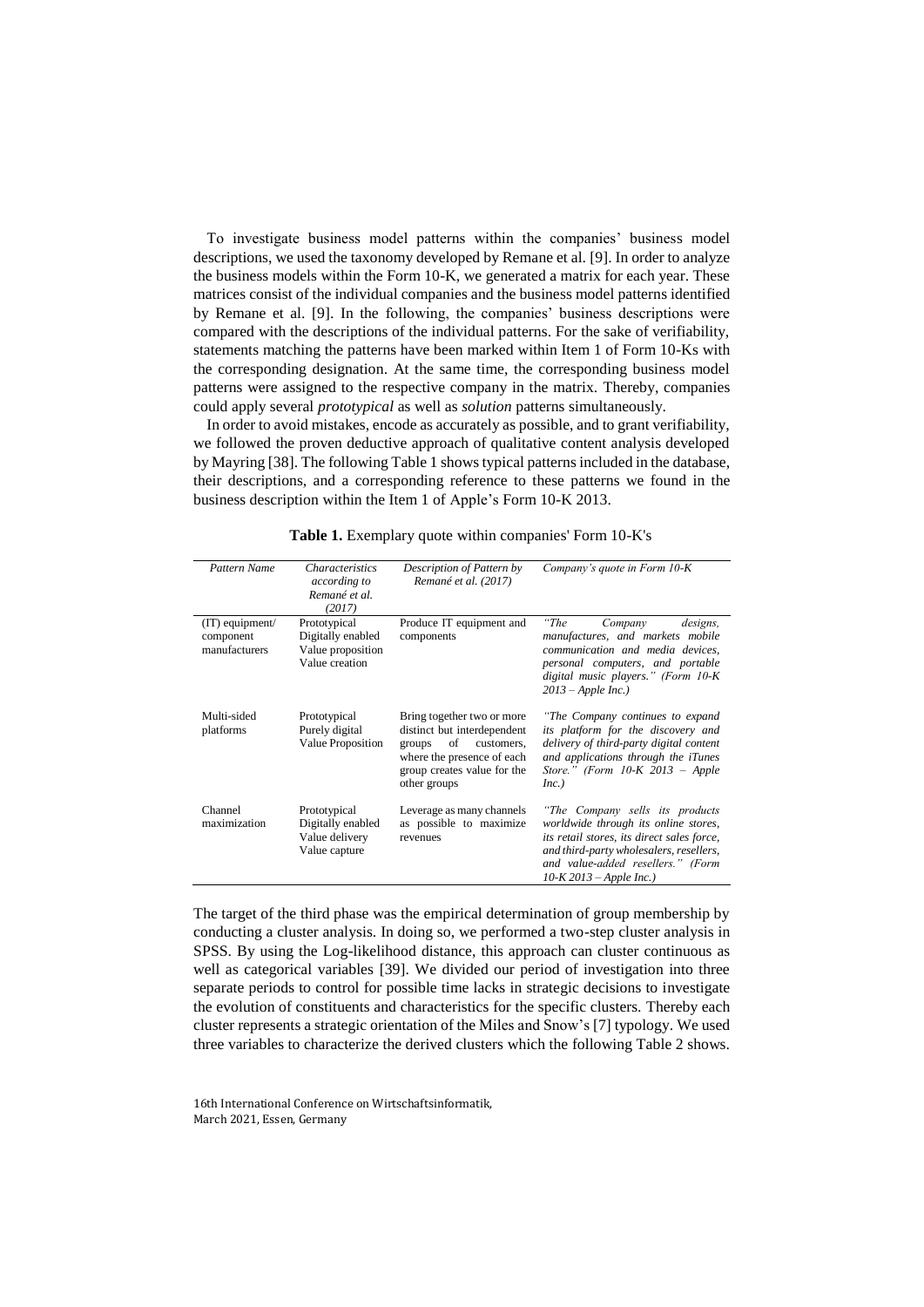| Variable                      | Controls for                                     | Defender | Reactor | Analyzer          | Prospector         |
|-------------------------------|--------------------------------------------------|----------|---------|-------------------|--------------------|
| ø Number of<br>patterns       | Diversity of<br>configurations                   | Low      | No      | Medium            | High               |
| ø Change of<br>pattern        | Changes within<br>configurations                 | No/Low   | No      | Low /<br>Moderate | Moderate /<br>High |
| Variance of<br>pattern change | Continuity of<br>change within<br>configurations | No/Low   | No      | Low               | Moderate /<br>High |

**Table 2.** Expected value of variables for each strategic orientation

In the last phase, we qualitatively analyzed each cluster by using the taxonomy derived by Remane et al. [9], the matrices per year, and the statistics from the cluster analysis. First, we examined the clusters by the number of companies within the cluster, the industrial affiliation of these companies, and the focus of their business. In the next step, we analyzed the configurations within the clusters and their evolution over the period using the predefined *variables prototypical* vs. *solution-oriented*, *fully digital* vs. *digitally-enabled*, *value proposition*, *value delivery*, *value creation*, and *value capture* originating from the meta-components and dimensions of the taxonomy.

# **4 Findings**

#### **4.1 Strategic Orientations in the Digital Age**

Table 3 illustrates the results of the two-way clustering. It shows a distance silhouette coefficient of 0.8 for the first period and 0.7 for the second and third period. Besides, the ratio of cluster shrinks from 16 to 2.67 over the course of time. Reasons for this is that the cluster representing *Analyzers* levels down over time, while the cluster representing *Prospectors* increases by two in the second, and by three companies in the third period. The clusters representing *Defenders* and *Reactors*, in contrast, are stable over time.

| Period                       | Distance of Silhouettes<br>Coefficient | Number of Companies within the<br>Cluster                            | Ratio cluster |
|------------------------------|----------------------------------------|----------------------------------------------------------------------|---------------|
| T1 (2007 & 2009)             | 0.8                                    | Defender $(7)^*$ , Reactor $(16)$ ,<br>Analyzer (16), Prospector (1) | 16            |
| $T2(2011 \& 2013)$           | 0.7                                    | Defender $(7)$ , Reactor $(16)$ ,<br>Analyzer (14), Prospector (3)   | 5.33          |
| T <sub>3</sub> (2015 & 2017) | 0.7                                    | Defender $(7)$ , Reactor $(16)$ ,<br>Analyzer (11), Prospector (6)   | 2.67          |
|                              |                                        |                                                                      |               |

\*Number of companies included in a cluster within brackets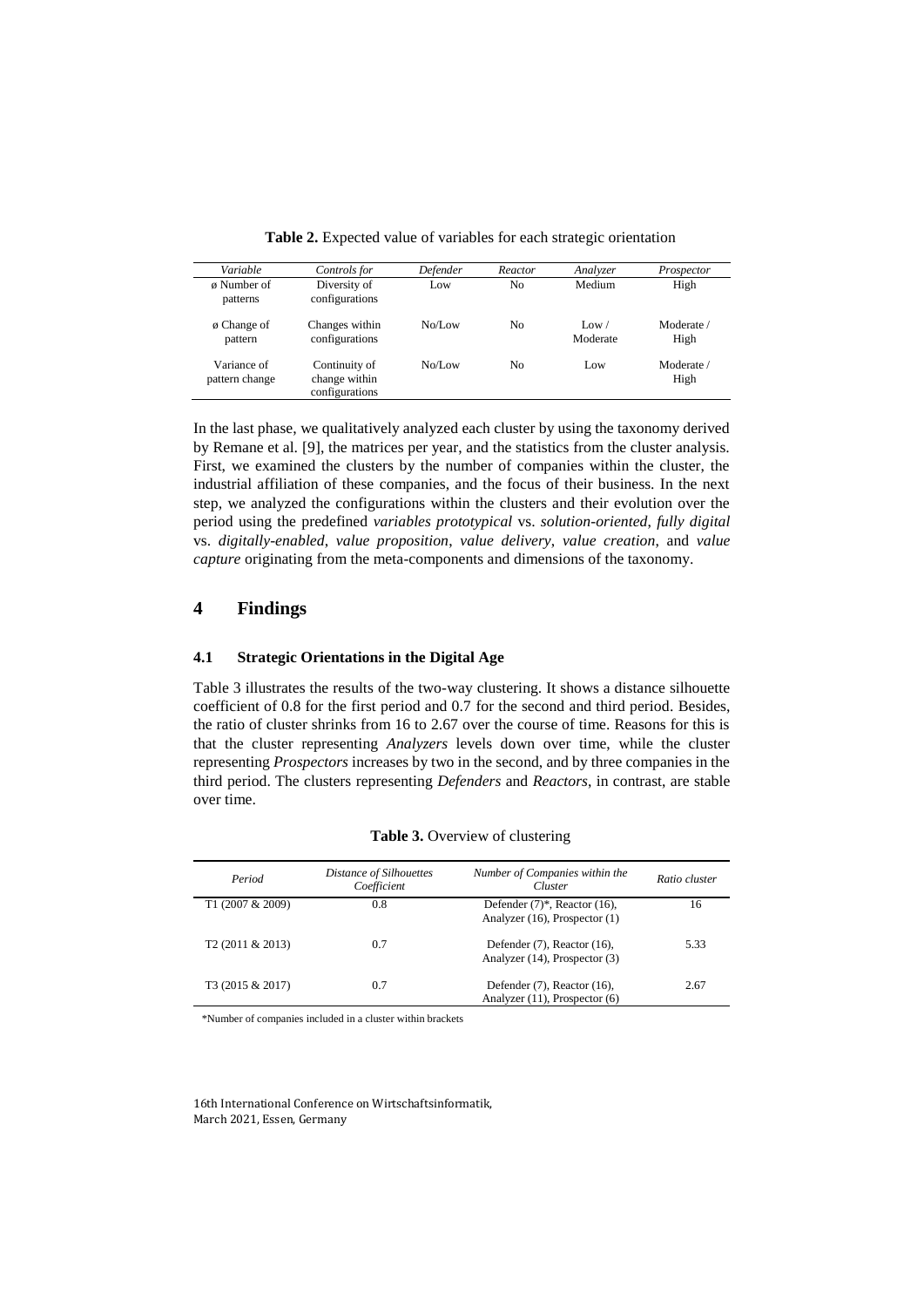Table 4 lists the companies and their industry affiliation included in the clusters within the individual periods. Especially companies stemming from a rather asset-heavy industry such as *(20) Food and Kindred Products*, *(53) General Merchandise Store* or *(13) Oil and Gas Extraction or Mining* can be assigned to the cluster *Defender*. The strategic orientation *Reactor*, in turn, merely represents companies from the B2B sector such as *(28) Chemicals and Allied Products*, *(35) Industrial and Commercial Machinery and Computer Equipment*. Companies of both clusters do not change their strategic orientation within our period of investigation. In contrast, the cluster representing the strategic orientation of *Analyzers* includes companies from a variety of industries. Within this cluster, the companies Amazon and Apple changed their strategic orientations from the first to the second period. From then on they can be considered as *Prospectors.* Both companies already had a strong digital background and can be described as tech-savvy. From the second to the third period, the companies Booking Holdings, Costar and Morningstar also changed their strategic orientations from being *Analyzers* to being *Prospectors*. Interesting to note is, that in contrast to the first two companies mentioned, these companies exhibit asset-light business models. The last cluster, representing *Prospectors*, at the beginning only contained Alphabet, stemming from the industry *(73) Business Services*. Over the course of time it increases by integrating aforementioned five companies.

|  |  |  |  | <b>Table 4.</b> Overview of Companies within clusters for each period |  |  |  |  |  |
|--|--|--|--|-----------------------------------------------------------------------|--|--|--|--|--|
|--|--|--|--|-----------------------------------------------------------------------|--|--|--|--|--|

| 브 | <b>Alphabet</b><br>LSL | Amazon<br>(59)<br>A | merco<br>(421) | rmgen<br>(28<br>Ń | Apple<br>ري<br>12<br>А | Atrion<br>R | Biogen<br>283<br>R | Bic<br><b>Lechne</b><br>(283)<br>$\mathsf{R}$ | БC<br>й<br><b>Financial</b><br>(602)<br>R | ₩<br>oking Holdings<br>(738<br>А | Cemer<br>737 | $\Xi$<br>Robinson<br>Worldwide<br>نى | Сhu<br>chill<br>Downs<br>AA.<br>А | Coca<br>$\operatorname{Cola}$<br>(308)<br>D | Costar<br>738<br>А | Wholesale<br>533<br>А | Dollar<br>Tree<br>ಜ<br>D | Equinix<br>$\overline{181}$ | Erie<br>Indemnity<br>R | 모<br>Networks | Fiserv<br>737<br>А | Henry<br>Schein<br>204<br>А | Iberiabank<br>(602)<br>R | ≍<br>₹<br>Medical<br>(384)<br>R | Laboratories<br>(283)<br>А | <b>Sramco</b><br>$\left(131\right)$<br>D | andstar System<br>(421)<br>D | Magellan<br>Health<br>108)<br>R | Me<br>dicinova<br>(28<br>ω<br>R | ᆓ<br>Лісго<br>ostrategy<br>(737<br>А | Middleby<br>855<br>R | Morningstar<br>(628<br>А | Nati<br>உ<br>⋞<br>estern<br>Н<br>Щe<br>(631)<br>R | Nordson<br>956<br>R | Northern<br>Trust<br>(602)<br>R | Paccar<br>$\mathcal{L}$<br>R | Sanderson Farms<br>(201<br>D | Stericycle<br>(495<br>R | $\sigma$<br>모.<br>ெ<br>D | myynn<br>Resorts<br>$(701)$<br>$\overline{D}$ |
|---|------------------------|---------------------|----------------|-------------------|------------------------|-------------|--------------------|-----------------------------------------------|-------------------------------------------|----------------------------------|--------------|--------------------------------------|-----------------------------------|---------------------------------------------|--------------------|-----------------------|--------------------------|-----------------------------|------------------------|---------------|--------------------|-----------------------------|--------------------------|---------------------------------|----------------------------|------------------------------------------|------------------------------|---------------------------------|---------------------------------|--------------------------------------|----------------------|--------------------------|---------------------------------------------------|---------------------|---------------------------------|------------------------------|------------------------------|-------------------------|--------------------------|-----------------------------------------------|
| 5 |                        | P                   | А              | R                 | P                      | R           | R                  |                                               |                                           | A                                | А            | А                                    | А                                 | D                                           | А                  | А                     | D                        | А                           |                        |               | А                  | А                           | R                        | R                               | А                          | D                                        | D                            | R                               | R                               | А                                    | R                    | A                        | R                                                 | R                   | R                               | R                            | D                            | R                       | D                        | - D                                           |
| ದ |                        | P                   | А              |                   | P                      | R           | R                  | R                                             | R                                         | P                                | A            | A                                    | A                                 | D                                           | P                  | A                     | D                        | A                           | R                      | A             | A                  | A                           | R                        | R                               | A                          | D                                        | D                            | R                               | R                               | A                                    | R                    | P                        | R                                                 | R                   | R                               | R                            | D                            | R                       | D                        | - D                                           |

 $*D = Defender; R = Reactor; A = Analyzer; P = Prospector; **T1 = (2007-2009); T2 = (2011-2013); T = 3 (2015-2017); **Sic Codes in brackets; *** 'Companies which$ change their strategic orientations in the following period in bold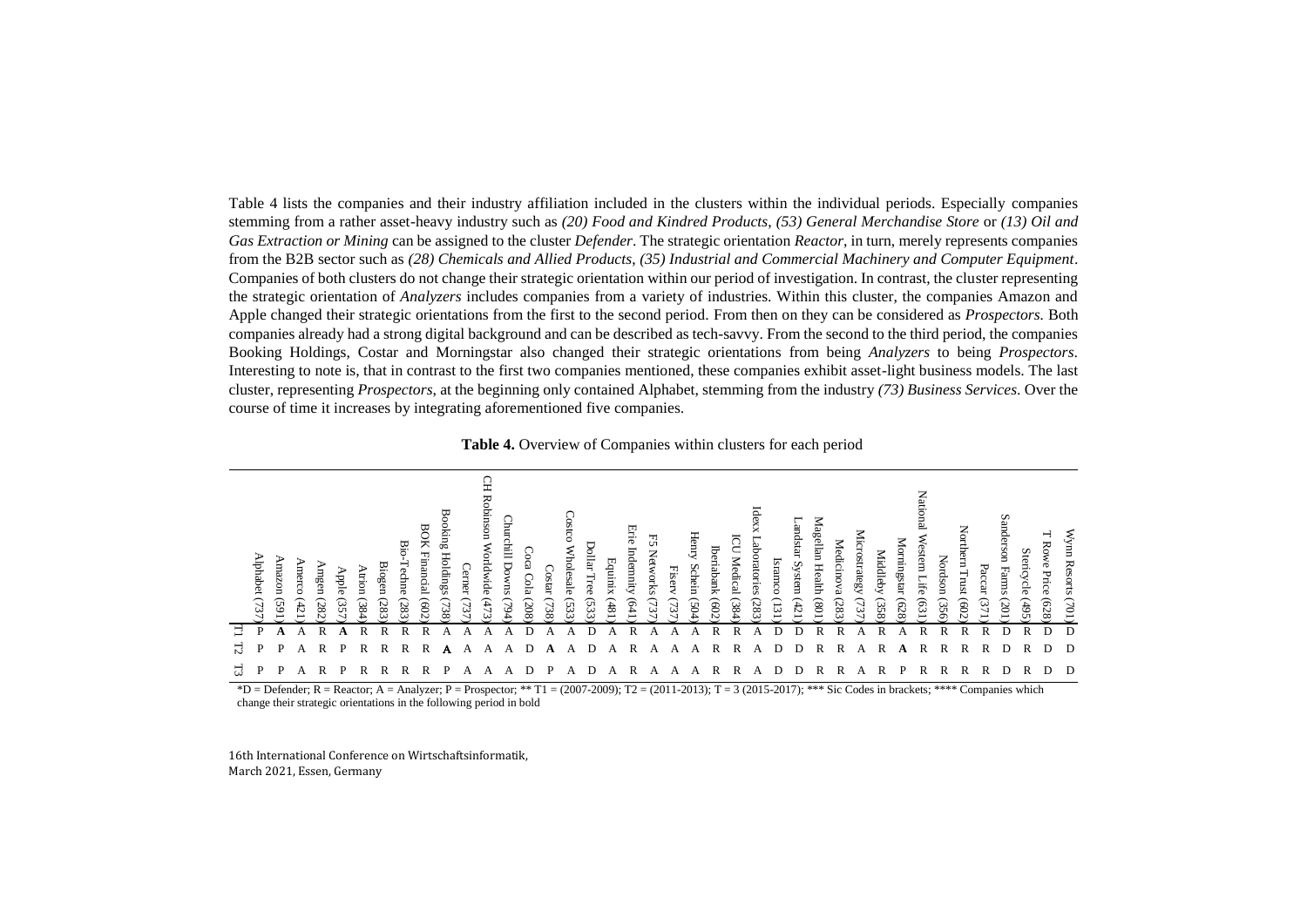With respect to the characteristics of the individual DBMP configurations of the respective strategic orientations, significant differences can be identified, which are typical for the respective strategic orientations. The strategic orientation *Defender* exhibits the smallest number of digital business model pattern. With 3.39 digital business model pattern, the cluster representing *Analyzers* shows the average value. In contrast, *Prospectors* have by far the highest number of digital business model patterns. Simultaneously, *Prospectors* are the only companies that exhibit changes within their configurations in the first period. Taking a look at the evolution of configuration characteristics, in contrast to *Analyzers* and *Prospectors*, the configuration characteristics of *Defenders* do not change over time. The first two strategic orientations, however, both exhibit a higher amount of digital business model patterns in the second period, which decreases again in the third. The same trend can be seen with the exchange of patterns. Regarding the hierarchical impact, *Defenders* clearly show a solution-oriented configuration. With an amount of 90 percent, they further apply a mostly digital business model pattern. The configurations of *Analyzers* and *Prospectors* share to a large extend the same characteristics and exhibit more prototypical-oriented and thus holistic digital business model pattern configurations. At the same time, they have less purely digital configurations and thus exhibit much digital business model pattern which are digitally enabled. Consequently, they have a strong physical component in their digital business model pattern configuration. Furthermore, the orientation of the configurations of both strategic orientations is only slightly changing throughout the investigation. However, it can be stated that the orientation towards prototypical as well as towards digitally enriched business model pattern is increasing from period one to period three. Concerning the dimensions the individual strategic orientations target, it is striking that the strategic orientation *Defender* has a focus on the dimension *value proposition* and *value capture*. Concurrently, with only 10%, it neglects the dimension *value creation*. This fits exceptionally well with the very solution-oriented approach of *Defenders*. It further leads to the picture that companies following this strategic orientation enrich their already existing, physical business with fully digital and solution-oriented business model patterns such as *Channel maximization* or *Online advertising and public relations*. The value creation continues to take place primarily in the traditional business. Coming to *Analyzers* and *Prospectors,* we find different configurations. The configurations of both strategic orientations are comparatively balanced but differentiate from each other in nuances. Thus, with 82 percent of the applied patterns, prospectors have a much stronger focus on the business model dimensions *value creation*, whereas this focus is lower regarding the strategic orientation of *Analyzers*. At the same time, it is noticeable that the weighting of the patterns of *Prospectors* changes more strongly from the second to the third period than it does regarding the configuration of *Analyzers*. This may be due to a stronger exchange of patterns or the change in the strategic orientation of three companies from an approach of an *Analyzer* to one of a *Prospector*. The following Table 5 shows the characteristics of digital business model configurations of all strategic orientations for all periods in more detail.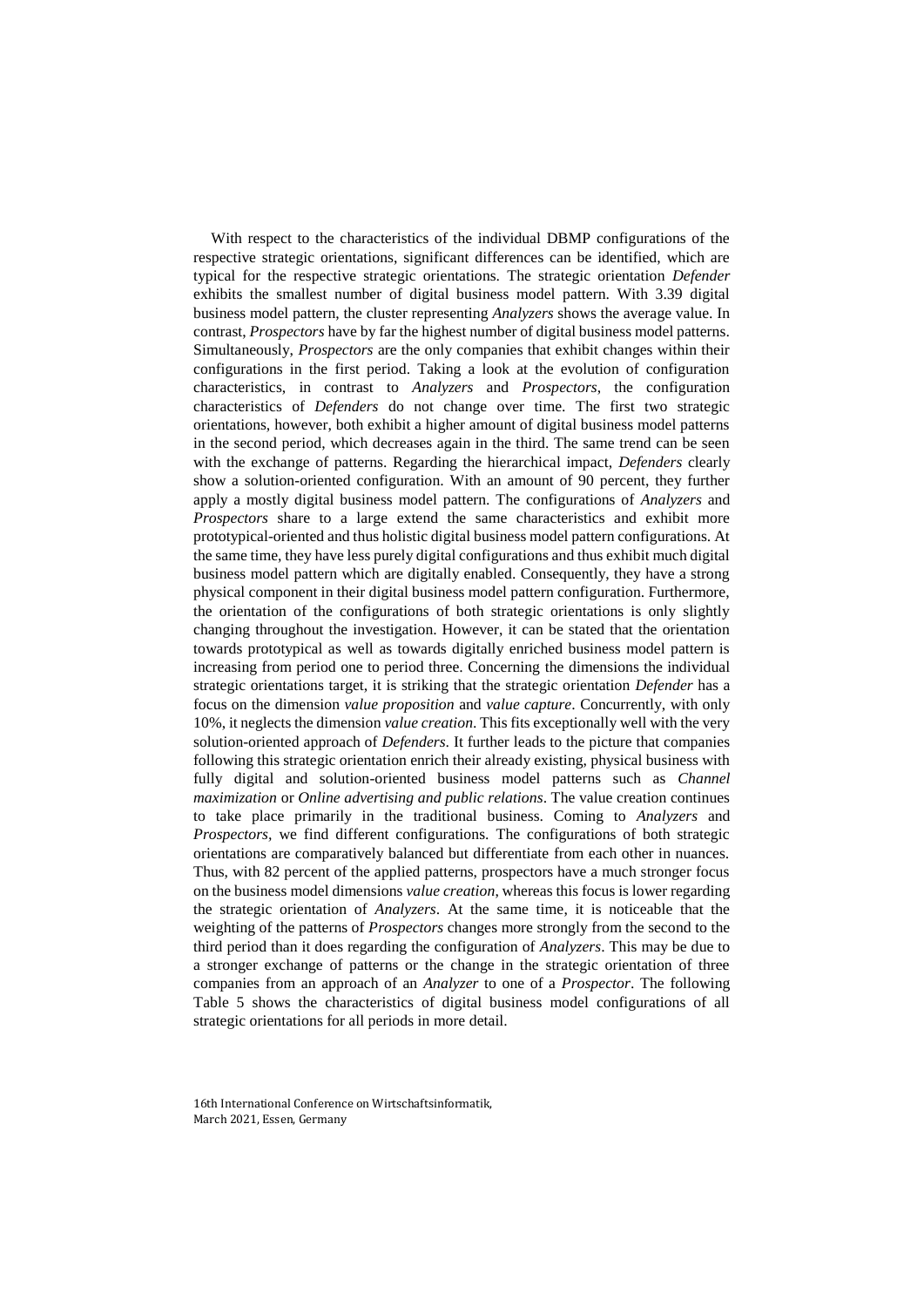| Strategic<br><i>Orientation</i> | $of$ Pattern<br>$\phi$ Anount | ø<br>Change of<br>Pattern | Continuity of<br>Change | $\phi$ Proto-<br>$by\!$ | $\phi$ Purely<br>$\it Digital$ | Proposition<br>ø<br>Value | Delivery<br>ø<br>Value   | Creation<br>ø<br>Value | Capture<br>Value |
|---------------------------------|-------------------------------|---------------------------|-------------------------|-------------------------|--------------------------------|---------------------------|--------------------------|------------------------|------------------|
| <b>T1</b>                       |                               |                           |                         |                         |                                |                           |                          |                        |                  |
| Defender                        | 2.29                          | 0.00                      | 0.00                    | $10\% *$                | 90%                            | 69%                       | 31%                      | 10%                    | 62%              |
| Reactor                         | 0.00                          | 0.00                      | 0.00                    |                         | $\overline{\phantom{a}}$       | $\overline{\phantom{a}}$  | $\overline{\phantom{0}}$ |                        |                  |
| Analyzer                        | 3.93                          | 0.00                      | 0.89                    | 64%                     | 36%                            | 50%                       | 50%                      | 62%                    | 42%              |
| Prospector                      | 15.0                          | 4.00                      | 5.20                    | 64%                     | 36%                            | 68%                       | 32%                      | 79%                    | 47%              |
| T2                              |                               |                           |                         |                         |                                |                           |                          |                        |                  |
| Defender                        | 2.29                          | 0.00                      | 0.00                    | 10%                     | 90%                            | 69%                       | 31%                      | 10%                    | 62%              |
| Reactor                         | 0.00                          | 0.00                      | 0.00                    |                         |                                |                           |                          |                        |                  |
| Analyzer                        | 4.61                          | 0.71                      | 0.74                    | 69%                     | 31%                            | 56%                       | 44%                      | 69%                    | 39%              |
| Prospector                      | 16.8                          | 2.67                      | 3.03                    | 63%                     | 37%                            | 55%                       | 45%                      | 82%                    | 41%              |
| T3                              |                               |                           |                         |                         |                                |                           |                          |                        |                  |
| Defender                        | 2.29                          | 0.00                      | 0.00                    | 10%                     | 90%                            | 69%                       | 31%                      | 10%                    | 62%              |
| Reactor                         | 0.00                          | 0.00                      | 0.00                    |                         |                                |                           |                          |                        |                  |
| Analyzer                        | 4.09                          | 0.27                      | 0.51                    | 67%                     | 33%                            | 49%                       | 51%                      | 69%                    | 34%              |
| Prospector                      | 10.7                          | 2.75                      | 2.30                    | 68%                     | 32%                            | 69%                       | 31%                      | 76%                    | 51%              |

**Table 5.** Overview of cluster characteristics over all periods

\*Percentages indicate the average of digital business model patterns, which can, according to Remane et al., (2017), be assigned to a particular business model dimension. Thereby, patterns can target more than one dimension.

#### **4.2 Evolution of Digital Business Model Configurations and Changes in Strategic Orientations**

The number of companies in clusters is not consistent throughout the period of investigation. Hence, it is evident that several companies had changed group membership throughout the investigation, suggesting fundamental changes in their strategic orientation. The following Tables 6, 7, and 8 show exemplary evolutions of digital business model pattern configurations of three companies. Firstly, Apple as an example of a company changing its strategic orientation from being an *Analyzer* to being a *Prospector*. Secondly, F5 Networks as a company following the strategic orientation of an *Analyzer* over the whole period. Lastly, Coca Cola which clearly can be assigned to the strategic orientation of a *Defender.*

Apple's core configuration consists of prototypical business model patterns such as *Marketplace exchange*, or *Multi-sided platforms*. These patterns, as well as few others, build a stable core over the course of time. Other prototypical, as well as solutionoriented patterns, are placed and exchanged around these core patterns. Thereby they either take on a supporting function or act as own independent businesses. For example, patterns such as *E-shop* or *Bricks + clicks* appear in the wake of time and disappear again if necessary. Both patterns, as well as patterns such as *Channel maximization,* clearly pursue the objective to sell the products produced by Apple and to open up various distribution channels. Other patterns, such as *Trust intermediary,* in turn,

<sup>16</sup>th International Conference on Wirtschaftsinformatik, March 2021, Essen, Germany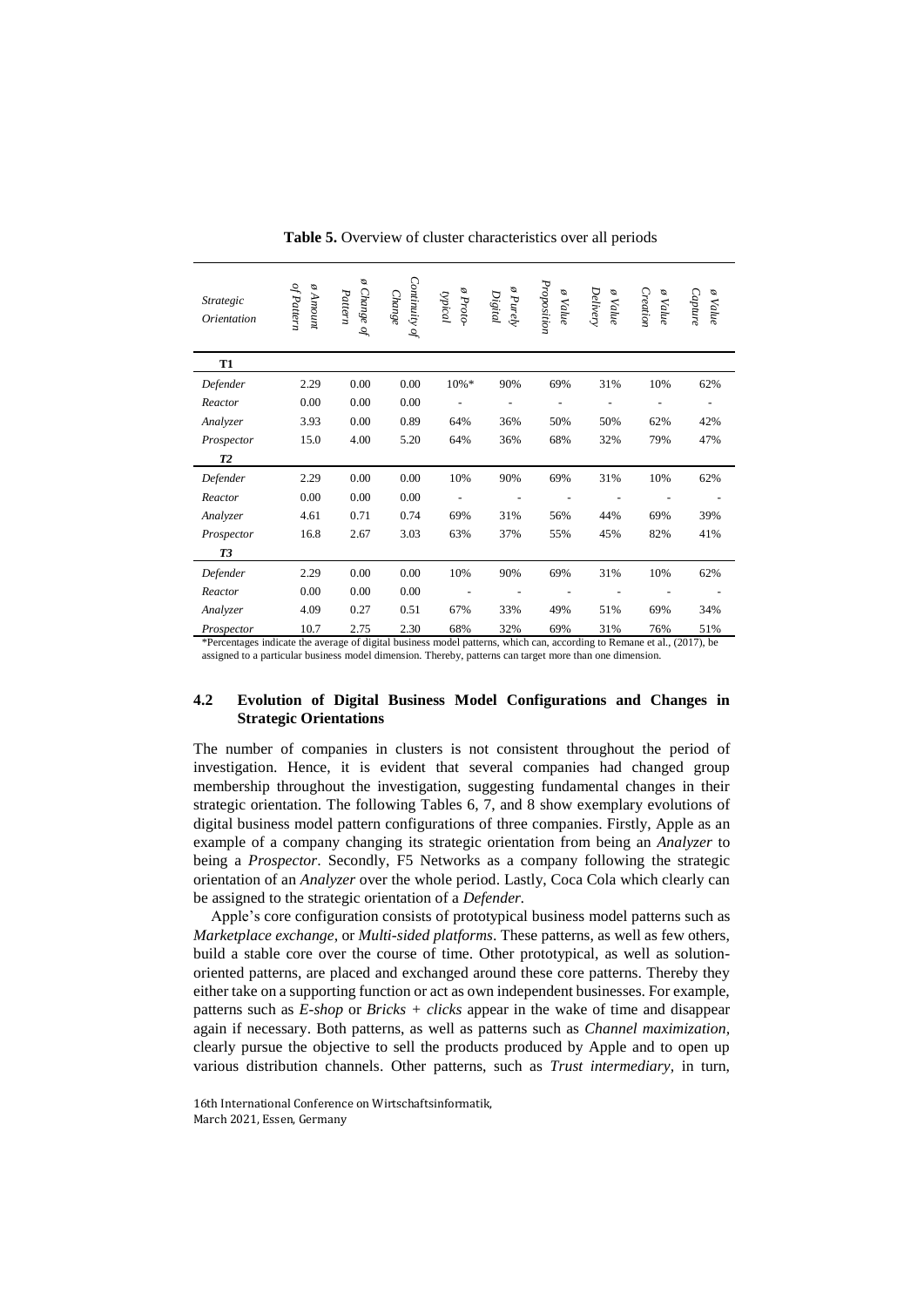represent independent businesses with their revenue streams. An important role in Apple's configuration and its evolution is played by the digitally enabled patterns *(IT) equipment/component manufacturer* and *Digitally charged products*. In the second period, the company makes the most changes and builds up many patterns. Taking a closer look, one can see that most of the patterns adapted in this period, such as *Digital add-on*, *Product as point of sales*, or *Remote usage and condition monitoring*, closely related to Apple's hardware products.

**Table 6.** Evolution of Apple's digital business model pattern configuration

| Year | <b>Applied Patterns</b>                                                                                                                                                                                                                                                                                                                                                                                                         |
|------|---------------------------------------------------------------------------------------------------------------------------------------------------------------------------------------------------------------------------------------------------------------------------------------------------------------------------------------------------------------------------------------------------------------------------------|
| 2007 | <b>(IT) equipment/component manufacturers*, Channel maximization, Digitally charged</b><br>products, Digitization, IP trader, Marketplace exchange, Multi-sided platforms, Software<br>firms,                                                                                                                                                                                                                                   |
| 2009 | (IT) equipment/component manufacturers, Channel maximization, Digitally charged products,<br>Digitization, E-Shop, IP trader, Marketplace exchange, Multi-sided platforms, Software firms,                                                                                                                                                                                                                                      |
| 2011 | <b>(IT) equipment/component manufacturers, Channel maximization, Digital add-on, Digital lock-</b><br>in, Digitally charged products, Digitization, E-Shop, Infrastructure services firms, IP trader,<br>Marketplace exchange, Multi-sided platforms, Software firms,                                                                                                                                                           |
| 2013 | <b>(IT) equipment/component manufacturers, Bricks + clicks, Business intelligence, Channel</b><br>maximization, Digital add-on, Digital lock-in, Digitally charged products, Digitization, E-Shop,<br>Inventor, Licensing, Marketplace exchange, Multi-sided platforms, Physical freemium, Product<br>as point of sales, Remote usage and condition monitoring, Selling online services, Software firms,<br>Trust intermediary, |
| 2015 | <b>(IT)</b> equipment/component manufacturers, Channel maximization, Digitally charged products,<br>Digitization, E-Shop, Infrastructure services firms, Marketplace exchange, Multi-sided<br>platforms, Software firms, Trust intermediary,                                                                                                                                                                                    |
| 2017 | <b>(IT)</b> equipment/component manufacturers, Channel maximization, Digitally charged products,<br>Digitization, E-Shop, Marketplace exchange, Multi-sided platforms, Selling online services,<br>Software firms, Trust intermediary,                                                                                                                                                                                          |

\* Digital business model patterns in bold represent the core configuration.

Taking a look at the digital business model pattern configuration of another *Analyzer*, F5 Networks, the two prototypical patterns *Infrastructure service firm* and *Software firm* build the core of the configuration. Interesting to note is that the pattern *Customer supplier of hardware* was exchanged for the pattern *(IT) equipment/component manufacturer* in the second period. Furthermore, the company adds the pattern *Application service providers* in the third period. This pattern promises ongoing revenue through continues service fees and hence represents a modification of the traditional software business F5 Networks already was in. Accordingly, the company has primarily adapted patterns that represent a further development or superior solution to the previous core business. This showcases the behavior of an *Analyzer* who assess possibilities and is more wait-and-see in its actions.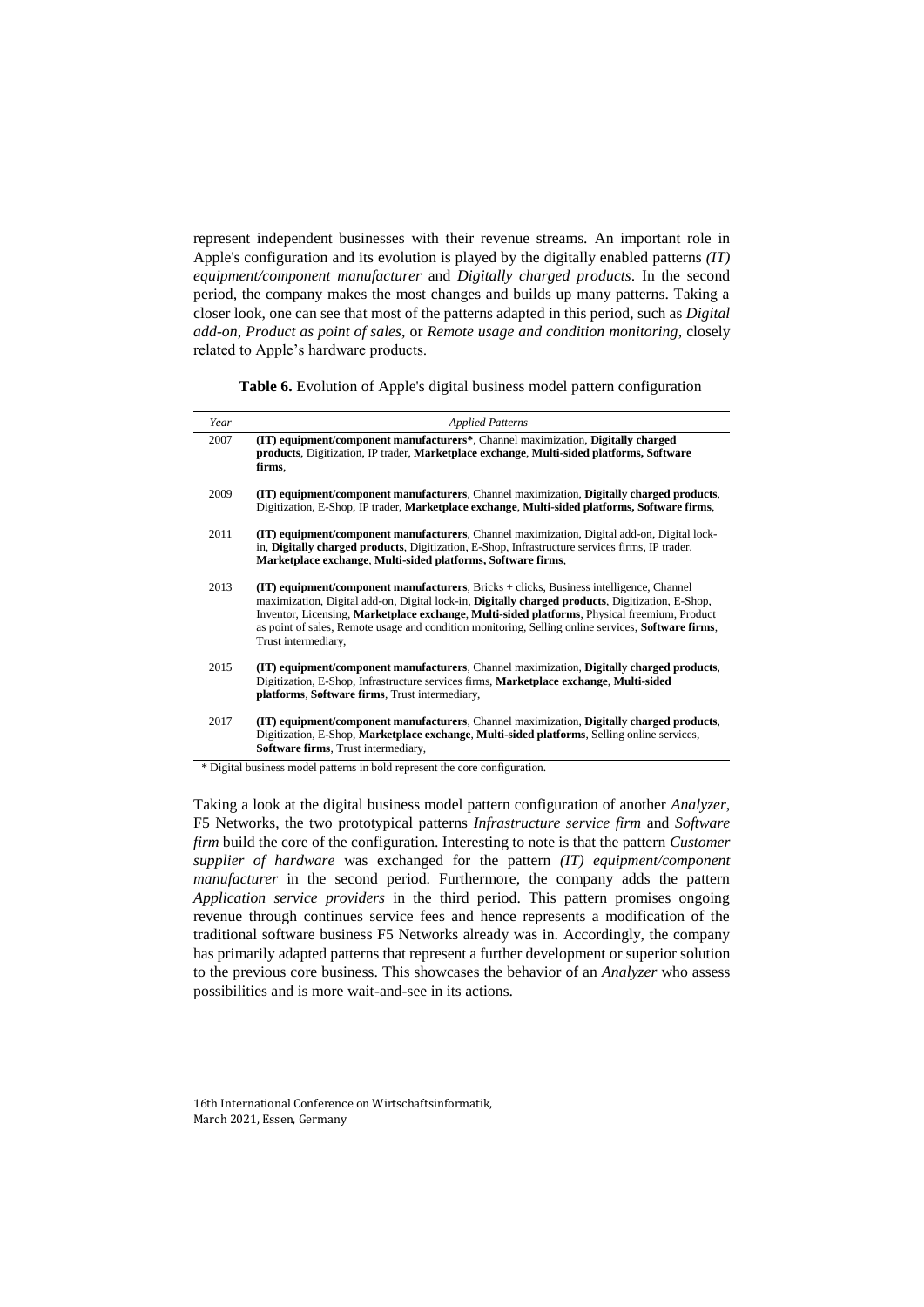**Table 7.** Evolution of F5 Networks' digital business model pattern configuration

| Year | <b>Applied Patterns</b>                                                                                                  |
|------|--------------------------------------------------------------------------------------------------------------------------|
| 2007 | Custom suppliers of hardware, Infrastructure services firms*, Software firms,                                            |
| 2009 | Custom suppliers of hardware, Infrastructure services firms, Software firms,                                             |
| 2011 | Custom suppliers of hardware, Infrastructure services firms, Software firms,                                             |
| 2013 | (IT) equipment/component manufacturers, <b>Infrastructure services firms, Software firms</b> ,                           |
| 2015 | (IT) equipment/component manufacturers, Application service providers, Infrastructure services<br>firms, Software firms, |
| 2017 | (IT) equipment/component manufacturers, Application service providers, Infrastructure services<br>firms. Software firms. |
|      |                                                                                                                          |

\* Digital business model patterns in bold represent the core configuration.

In contrast, the company Coca Cola represents the approach of a *Defender*. Its business can be described as asset-heavy and physical. Nevertheless, the company exhibits the digital business model patterns *Channel maximization,* and *Online advertising, and public relations*. These solution-oriented and fully digital business model patterns are clearly pursuing the goal of strengthening the core business and increasing sales of produced beverages. At the same time, the evolution of business model patterns does not change over time, suggesting that the company sees digital technology as an enabler rather than a direct source of value creation and delivery. There is also evidence for this shown by the lack of mention of business model patterns such as *Enterprise resource planning*, which usually is the standard in such a business model.

**Table 8.** Evolution of Coca Cola's digital business model pattern configuration

| Year | <b>Applied Patterns</b>                                        |
|------|----------------------------------------------------------------|
| 2007 | Channel maximization, Online advertising and public relations, |
| 2009 | Channel maximization, Online advertising and public relations, |
| 2011 | Channel maximization, Online advertising and public relations, |
| 2013 | Channel maximization, Online advertising and public relations, |
| 2015 | Channel maximization, Online advertising and public relations, |
| 2017 | Channel maximization, Online advertising and public relations, |
|      |                                                                |

\* Digital business model patterns in bold represent the core configuration.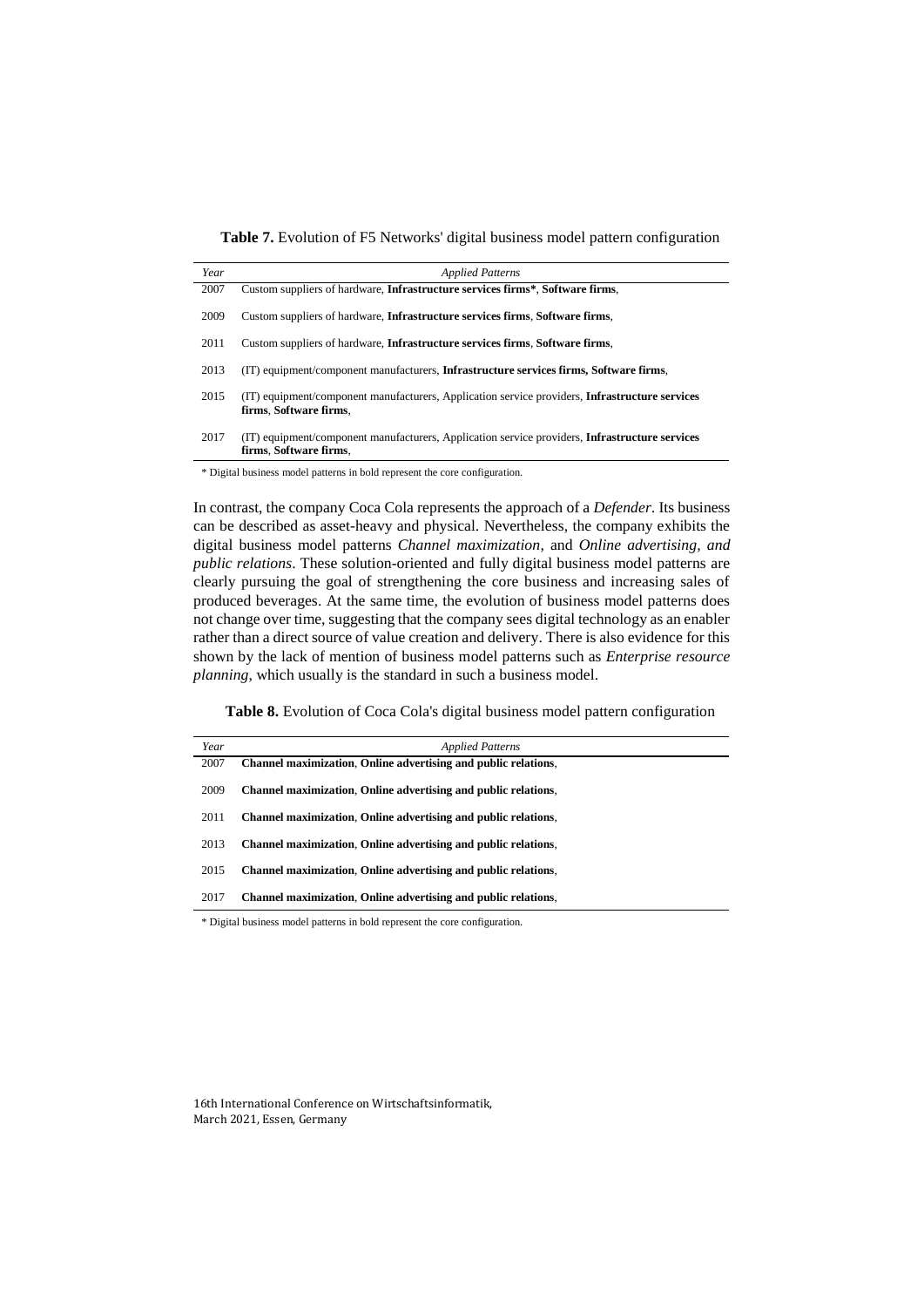# **5 Discussion and Conclusion**

#### **5.1 Discussion of Findings**

Our findings reveal important new perspectives. All strategic orientations derived by Miles and Snow [7] are present within our sample. At the same time, we can see contextual dependencies with regard to the application of specific strategic orientations and changes to new ones. These refer to the industry a company is in and to the materiality of its core product or service.

Companies applying the strategic orientation of a *Reactor* either do not have a clear digital business strategy or fail to communicate it. Both may indicate that they consider the formulation and execution of a digital business strategy to be less promising. At the same time, these companies mainly stem from B2B industries with strong engineering foci as well as high tech and knowledge-intensive products in niche markets. Reasons may be, that the industry characteristics simply do not call for a digital business strategy or the technology is not yet mature enough to provide a significant benefit. At the same time, our study raises two further explanations. Our study shows that certain business model patterns are communicated less strongly than patterns that appeal to a company's value proposition. Prominent example are patterns such as *Enterprise resource planning* or *Supply chain management* which are not communicated even if they are central to specific companies' business models. While Coca Cola, for instance, is traditionally viewed as a brand-driven company, there is no doubt about the influence of Coca Cola's supply chain on the company's success [40]. Companies such as Coca Cola can perceive these patterns as commodities and, hence, communicate them less strongly than other patterns leading to our second explanation. *Defenders* often stem from asset-heavy industries but, as opposed to *Reactors*, have a stronger customer interface. Accordingly, these companies communicate their digital business model pattern much stronger. Concurrently, these patterns are often solution-oriented, digital patterns which are easy to implement. Furthermore, these patterns create direct value to the customers or support the actual value proposition of a physical product, such as the pattern *Channel maximization* does. This may be an indication that many companies and entire industries still do not understand the importance of digital technologies for creating differential value and competitive advantages in nuances. Accordingly, they underestimate the effect of digital technology on the actual success of a company. Therefore, they may tend to consider IT strategy to be subordinate to business strategy and still do not assign them any strategic relevance at the business level.

With regard to the context of product materiality, our study shows that purely digital business models, such as those of software firms, do not necessarily result in more strategic flexibility and increased option space of competitive moves. Hence, our findings are in contrast to statements from other studies that say that characteristics of digital technology per se lead to more freedom and flexibility [41]. Many software firms within our sample follow the strategic orientation of an *Analyzer* and show a certain homogeneity of the applied and exchanged patterns. In addition, their configurations exhibit a strong specialization. All of these company's adopted the prototypical pattern *Application service provider* at the same time. The pattern is very similar to the pattern

<sup>16</sup>th International Conference on Wirtschaftsinformatik, March 2021, Essen, Germany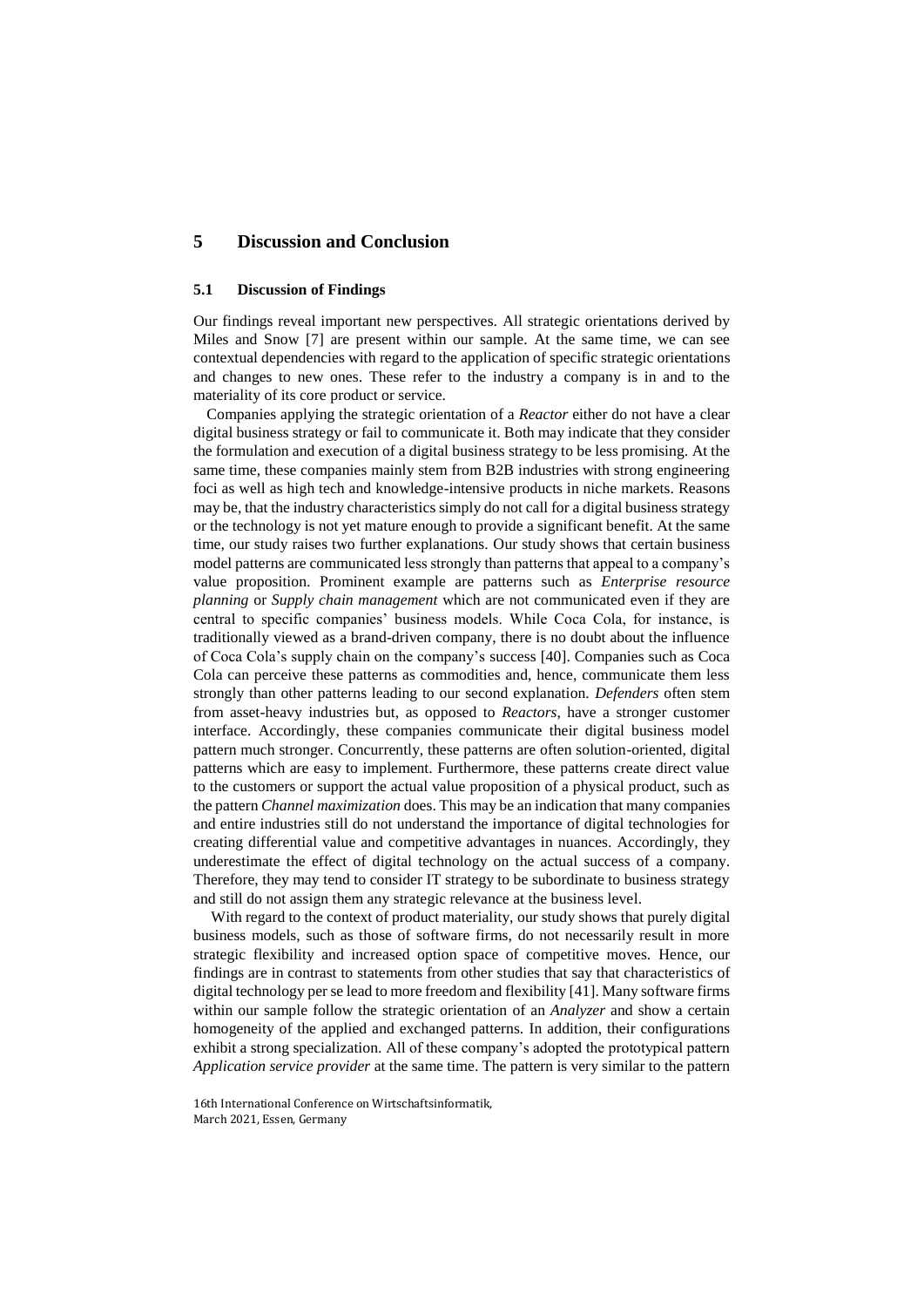named *Software firm* and only refines the way value is created. Apart from these "punctual" improvements, most pure software companies did not undertake any farreaching innovations. Rather, the companies which combined different technologies (e.g. physical and digital) showed the most volatile business model configuration and were engaged in different initiatives, even at the same time. This leads to platforms which often base on physical devices. Apple for instance, digitally enriched their hardware products and, thus, was able to establish a digital platform. This increased Apple's option space and enabled the company to experiment with different patterns and enter new businesses. Here we can see links to the work of Nambisan et al. [42, 43], which describe a general shift from in-house innovation to innovation networks in business ecosystems based on digital platforms. This reinforces the statement made by Yoo et al. [44] that says that one of the key imperatives of innovation is the question of how to design, build and sustain a vibrant platform that enables different actors to settle their products on it.

#### **5.2 Implications for IS research and business practice**

Our study unravels important insights by shedding light on the nature of strategic orientations in a digital context. Many studies have examined the concept of digital business strategy through several theoretical lenses. To the best of our knowledge, we are the first to empirically examine established generic types of strategic behavior, derived by Miles and Snow [7], in the context of an ongoing digital transformation. First of all, we were able to show that the framework of Miles and Snow [7] is still applicable in the digital age. Nevertheless, while all strategic orientations prevail, we were able to show contextual differences with regard to the application of the individual strategy types. These are reflected in the dimensions of industrial environment and materiality of the product or service. Thus, in contrast to other studies, we can show that the digital transformation in individual industries seems to be proceeding differently, or that digital strategies in the industries have a different status. Furthermore, we were able to show that digital business model configurations do not per se lead to increased freedom.

Furthermore, we show that (digital) business model patterns are a useful tool to analyze a company's (digital) business model and draw conclusions about its (digital) business strategy. Practitioners can use this tool to counteract uncertainties in the analysis, formulation and implementation of digital business strategies, since digitization is often the subject of strong hype cycles and the use of digital technologies and digital business models is often very unreflective. A wait-and-see attitude and the adaptation of business models at the right time, as Apple shows in our example, is often much more promising than simply trying out all business models at once. At the same time, however, it must be pointed out that digital technologies influence firm performance and underestimating them can be problematic for companies. A strategic consideration of digital issues on the business level is therefore indispensable.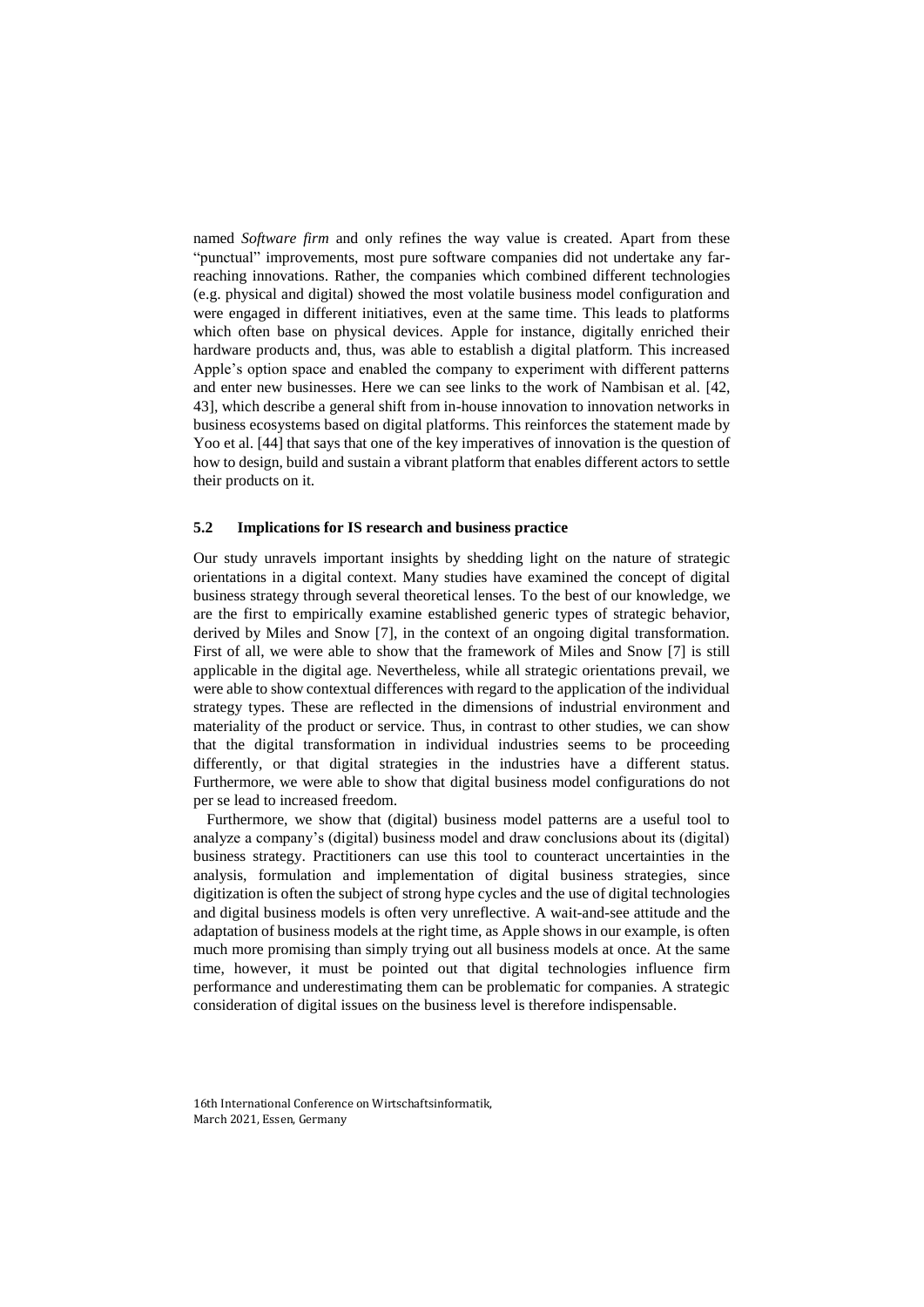#### **5.3 Limitations and future research**

Our study has three limitations. First, the creation of our database. Here we only included publicly traded companies. Thus, it remains to be questioned whether the inclusion of non-publicly traded companies would change our results and how feasible our findings are, for instance, with regard to different company sizes. Furthermore, due to using the *NASDAQ Composite,* we limited our study to companies based and traded in the United States of America. Furthermore, the index is known for listing highly tech-savvy companies. Using this index was necessary in order ensure a consistent and stable foundation as well as the availability of the Form 10-K. At the same time, taking a broader sample from companies all over the world would have enriched our study, as it would have included several perspectives and different approaches of companies from other cultural and environmental contexts. Second, survivorship bias can significantly influence the results of a study. Since we only observed companies within the top 250 of the *NASDAQ Composite* according to their closing price it is possible to draw wrong conclusions. The index is perceived as very volatile and it can be misleading to exclude companies and their adaption behavior, which had a different closing price at that specific time. However, switching to the *NASDAQ-100* would not have been beneficial as we also wanted to give smaller companies known to experiment with new business models, such as start-ups, the opportunity to get into sample. Third, the accuracy of the Form 10-Ks can be questioned. Other scholars such as Weill et al. [45] also have used this document as a source for analyzing a company's business model. The document consequently can be perceived as a reliable source. In addition, companies are subject to strict regulations when filling it. Concurrently, they are free to decide which part of their business models they want to describe. Therefore, it cannot be completely guaranteed that all business model patterns are contained in the Form 10-K and whether all nuances of digital business strategy were thus examined. This makes further research necessary to counter these limitations. It is also important to empirically evaluate the four strategic orientations in a digital context and gain more insights concerning moderating variables such as industry characteristics or management decisions. At the same time, a qualitative approach could be useful to obtain in-depth information about companies and applied digital business strategies and their nuances. Furthermore, the strategic orientations also have to be linked more closely to already existing theoretical concepts such as path dependency, design capital, or digital posture. In addition, future research with a qualitative approach can help to solve aforementioned problems and limitations by using interviews or case studies, for example.

### **6 References**

- 1. Tilson, D., Lyytinen, K., Sørensen, C.: Digital Infrastructures: The Missing IS Research Agenda. Inf. Syst. Res. 21, 748–759 (2010).
- 2. Mithas, S., Tafti, A., Mitchell, W.: How a Firm's Competitive Environment and Digital Strategic Posture Influence Digital Business Strategy. MIS Q. 37, 511–536 (2013).
- 3. Pavlou, P.A., El Sawy, O.A.: From IT Leveraging Competence to Competitive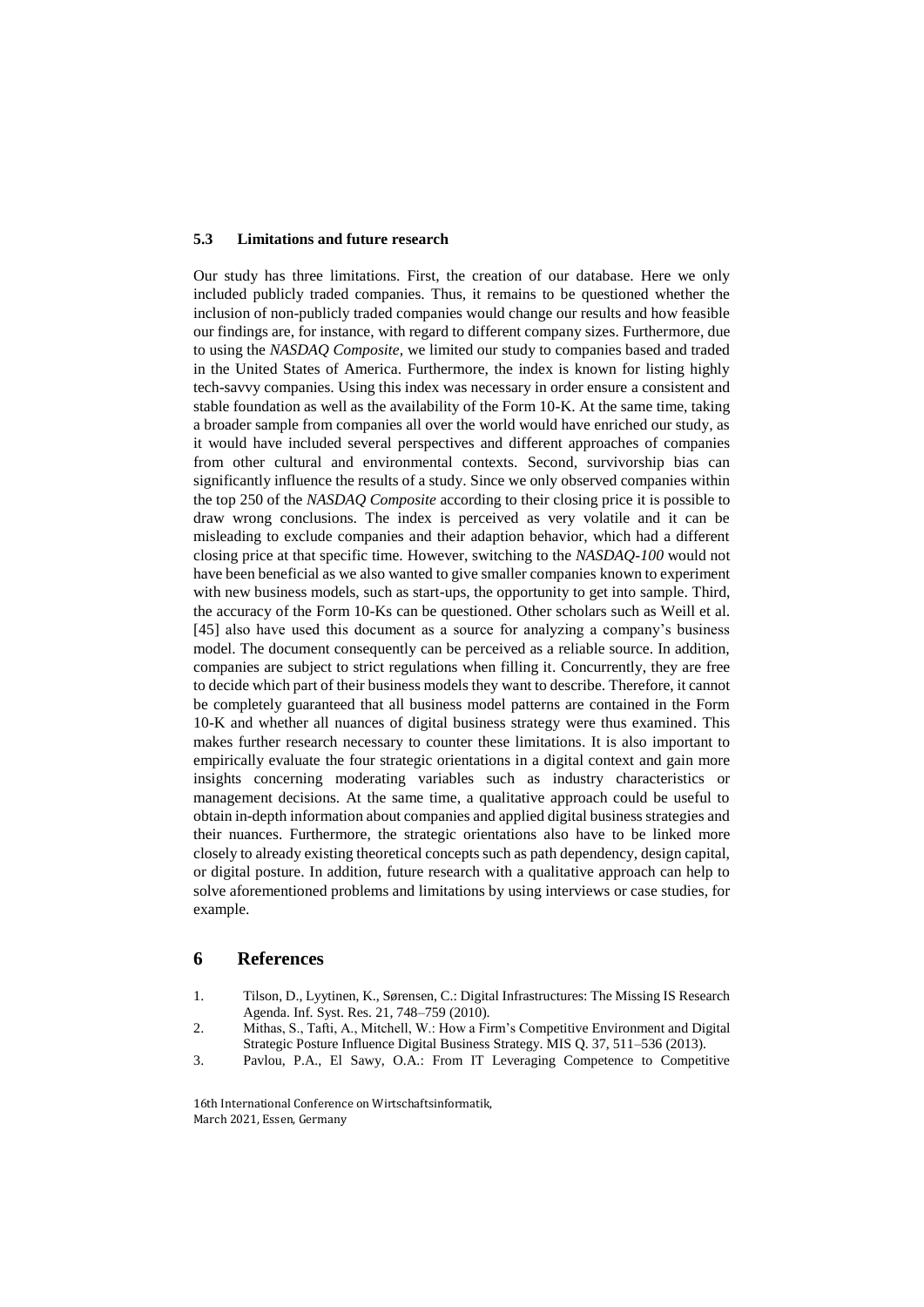Advantage in Turbulent Environments: The Case of New Product Development. Inf. Syst. Res. 17, 198–227 (2006).

- 4. Bharadwaj, A., El Sawy, O.A., Pavlou, P.A., Venkatraman, N.: Digital Business Strategy: Toward a Next Generation of Insights. MIS Q. 37, 471–482 (2013).
- 5. Matt, C., Hess, T., Benlian, A.: Digital Transformation Strategies. Bus. Inf. Syst. Eng. 57, 339–343 (2015).
- 6. Vial, G.: Understanding digital transformation: A review and a research agenda. J. Strateg. Inf. Syst. 28, 118–144 (2019).
- 7. Miles, R., Snow, C.: Organizational Strategy, Structure, and Process. Acad. Manag. Rev. 3, 546–562 (1978).
- 8. Sebastian, I.M., Ross, J.W., Beath, C., Mocker, M., Moloney, K.G., Fonstad, N.O.: How Big Old Companies Navigate Digital Transformation. MIS Q. Exec. 16, 197–213 (2017).
- 9. Remane, G., Hanelt, A., Tesch, J.F., Kolbe, L.M.: The Business Model Pattern Database — a Tool for Systematic Business Model Innovation. Int. J. Innov. Manag. 21, 1–61 (2017).
- 10. Casadesus-Masanell, R., Ricart, J.E.: From Strategy to Business Models and onto Tactics. Long Range Plann. 43, 195–215 (2010).
- 11. Drnevich, P.L., Croson, D.C.: Information Technology and Business -Level Strategy : Toward an Integrated Theoretical Perspective. MIS Q. 37, 483–509 (2013).
- 12. El Sawy, O.A.: The IS Core IX: The 3 Faces of Information System Identity: Connection, Immersion, and Fusion. Commun. Assoc. Inf. Syst. 12, 588–598 (2003).
- 13. Yoo, Y., Henfridsson, O., Lyytinen, K.: The New Organizing Logic of Digital Innovation: An Agenda for Information Systems Research. Inf. Syst. Res. 21, 724–735 (2010).
- 14. Coltman, T., Tallon, P.P., Sharma, R., Queiroz, M.: Strategic IT alignment: twenty-five years on. J. Inf. Technol. 30, 91–100 (2015).
- 15. Hambrick, D.C.: Some tests of the effectiveness and functional attributes of Miles and Snow's strategic types. Acad. Manag. J. 26, 5–26 (1983).
- 16. Haj Youssef, M.S., Christodoulou, I.: Assessing Miles and Snow Typology through the Lens of Managerial Discretion: How National-Level Discretion Impact Firms Strategic Orientation. Manag. Organ. Stud. 4, 67–73 (2017).
- 17. Hambrick, D.C.: On the staying power of defenders, analyzers, and prospectors. Acad. Manag. Exec. 17, 115–118 (2003).
- 18. Desarbo, W.S., Di Benedetto, C.A., Song, M., Sinha, I.: Revisiting the miles and snow strategic framework: Uncovering interrelationships between strategic types, capabilities, environmental uncertainty, and firm performance. Strateg. Manag. J. 26, 47–74 (2005).
- 19. Shortell, S.M., Zajac, E.J.: Perceptual and Archival Measures of Miles and Snow ' s Strategic Types : A Comprehensive Assessment of Reliability and Validity. Acad. Manag. J. 33, 817–833 (1990).
- 20. Walker, O., Boyd, H., Mullin, J.: Marketing Strategy: Planning and Implementation. Irwin/MCGraw-Hill, Homewood (2003).
- 21. Segars, A.H., Grover, V., Kettinger, W.J.: Strategic users of information technology: a longitudinal analysis of organizational strategy and performanc. J. Strateg. Inf. Syst. 3, 261–288 (1994).
- 22. Chesbrough, H.: Business model innovation: It's not just about technology anymore. Strateg. Leadersh. 35, 12–17 (2007).
- 23. Demil, B., Lecocq, X.: Business Model Evolution: In Search of Dynamic Consistency. Long Range Plann. 43, 227–246 (2010).
- 24. Bohnsack, R., Pinkse, J., Kolk, A.: Business models for sustainable technologies: Exploring business model evolution in the case of electric vehicles. Res. Policy. 43,